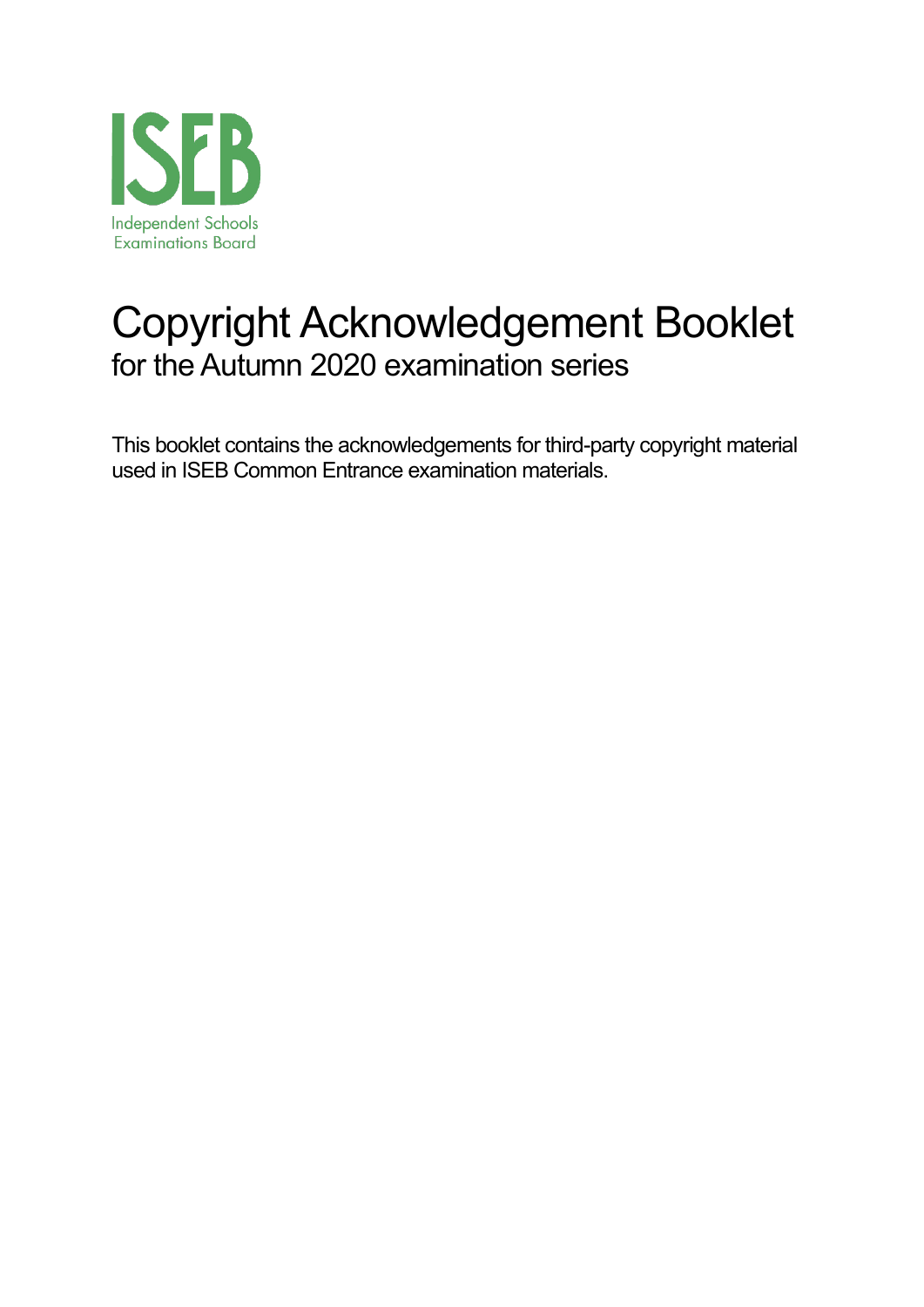#### ISEB and Third-Party Copyright

Since the Autumn 2018 examination series, ISEB has been publishing acknowledgements of all third-party copyright material in a separate booklet, available on the ISEB website (www.iseb.co.uk), rather than in examination papers. All papers which include third-party copyright material will be listed in this booklet, arranged alphabetically by subject. Any material which does not require copyright acknowledgment is not listed.

ISEB makes every reasonable effort to obtain clearance to reproduce all third-party content that it uses in its assessment material. In the event that it has inadvertently used material without permission, or if it has failed to acknowledge the copyright owner correctly, ISEB will be pleased to make appropriate amendments at the earliest possible opportunity.

The ISEB Copyright Team can be contacted by email copyright@iseb.co.uk or by post.

#### **Contents**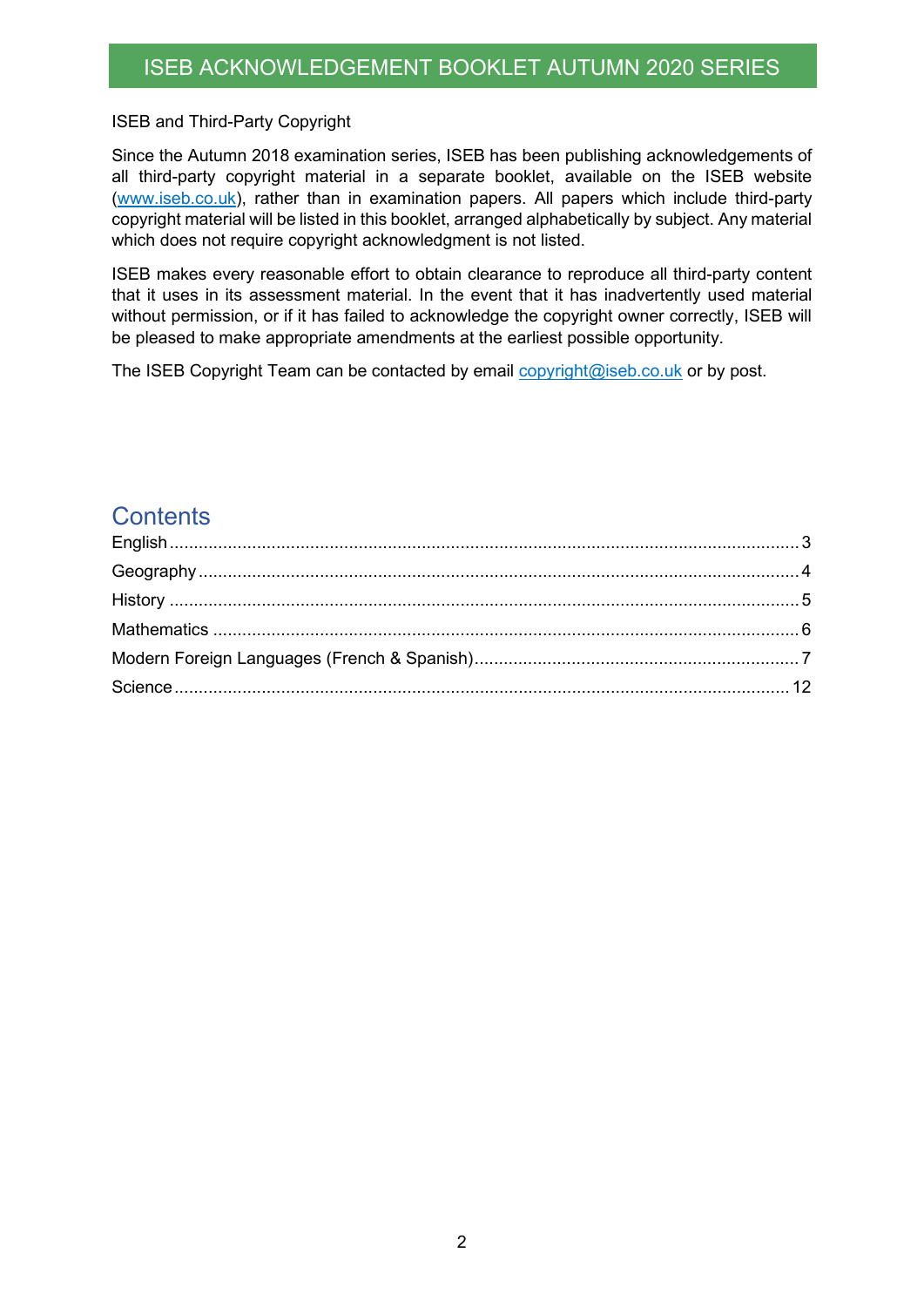# English

| 11+ English       |                                                                                                                                                                                      |
|-------------------|--------------------------------------------------------------------------------------------------------------------------------------------------------------------------------------|
| Paper 1 (Reading) | Extract from A Good Day for Climbing Trees by Jaco Jacobs, published by Oneworld<br>$\circled{c}$<br>Publications, 2018. Reproduced with permission of the Licensor through PLSclear |
| Paper 2 (Writing) | Stock photo ID: 111430286 / Shutterstock.com<br>$\odot$                                                                                                                              |

<span id="page-2-0"></span>

| 13+ English           |           |                                                                                                                                                                                                                                                                                                                |
|-----------------------|-----------|----------------------------------------------------------------------------------------------------------------------------------------------------------------------------------------------------------------------------------------------------------------------------------------------------------------|
| Levels 1 & 2: Paper 1 | Section A | Extract from Dad's Hat by David Almond, from Lines in the Sand, edited<br>$\odot$<br>by Mary Hoffman and Rhiannon Lassiter, illustrated by Jane Ray, published by<br>Frances Lincoln Children's Books, an imprint of The Quarto Group, copyright ©<br>2003. Reproduced by permission of Quarto Publishing Plc. |
| Levels 1 & 2: Paper 2 | Section A | Walking in Autumn by Frances Horovitz. Frances Horovitz, Collected Poems<br>$\rm (C)$<br>(BloodaxeBooks, 1985). Reproduced with permission of Bloodaxe Books<br>www.bloodaxebooks.com                                                                                                                          |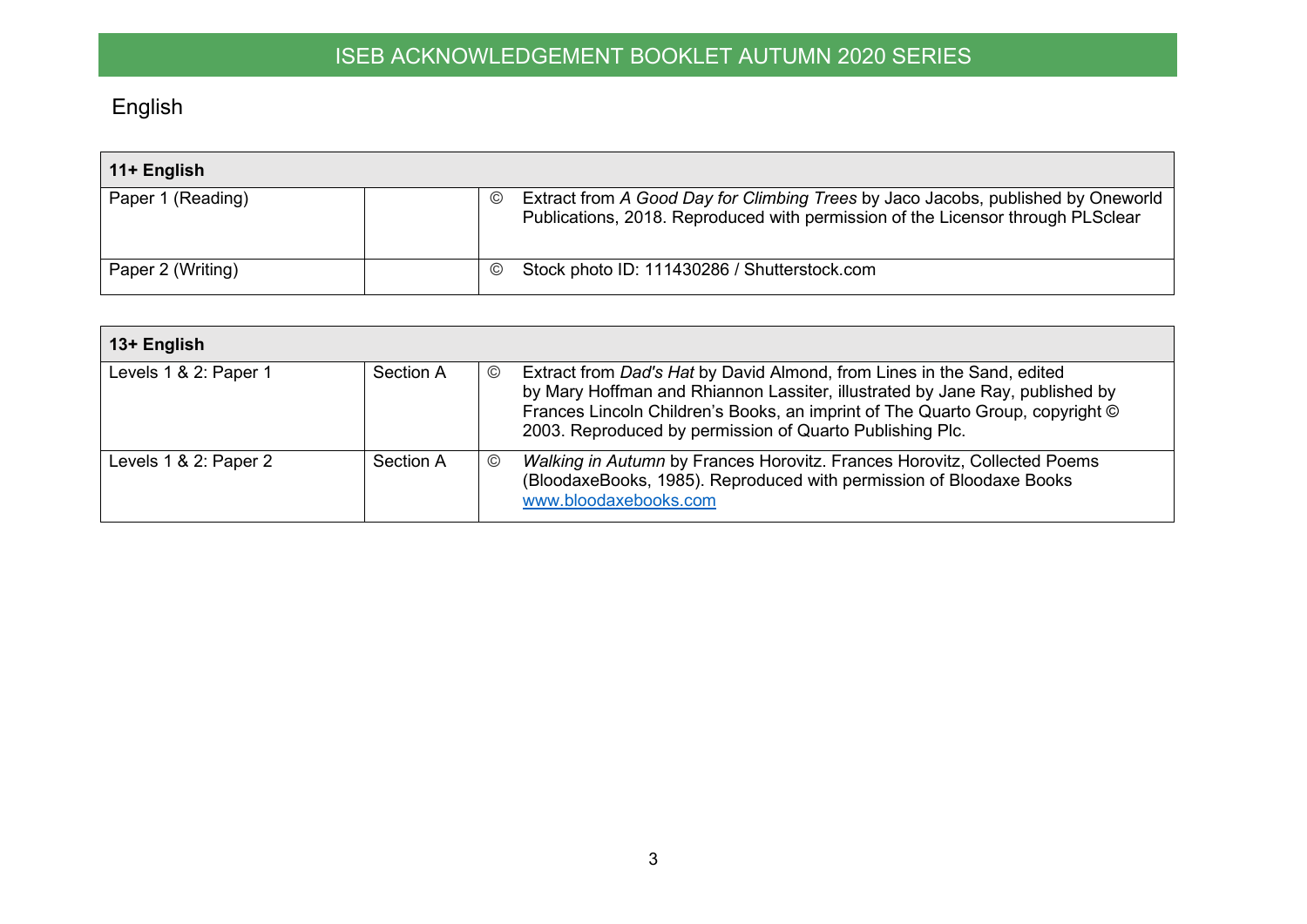## Geography

<span id="page-3-0"></span>

| 13+ Geography                      |                |               |                                                                                                                                                         |
|------------------------------------|----------------|---------------|---------------------------------------------------------------------------------------------------------------------------------------------------------|
| Section A: Location Knowledge      |                | $\odot$       | Map provided with permission of D-maps                                                                                                                  |
| Section B: Ordnance Survey         |                | $\odot$       | Map extract reproduced by permission of Ordnance Survey on behalf of HMSO. ©                                                                            |
| <b>Colour Resource Sheet</b>       |                |               | Crown copyright 2018. All rights reserved                                                                                                               |
| <b>Section C: Thematic Studies</b> | C <sub>1</sub> | $^\copyright$ | ISEB is aware that third-party material has been used in this question, but it has not<br>been possible to identify and acknowledge the original source |
|                                    |                |               | Contains public sector information licensed under the Creative Commons Attribution<br>4.0 International license                                         |
|                                    |                |               | Information in the public domain. Data provided by AHA Centre, and correct as of 5<br>October 2018, 19.00 Western Indonesia Time (UTC+7)                |
|                                    | C <sub>2</sub> | $^\copyright$ | Map provided with permission of D-maps                                                                                                                  |
|                                    |                |               | Contains public sector information licensed under the Creative Commons Attribution-<br>ShareAlike 2.5 License                                           |
|                                    | C3a)           | $\odot$       | © Jim Barton and licensed for reuse under Creative Commons Licence                                                                                      |
|                                    |                |               | Image in the public domain                                                                                                                              |
|                                    | C5a)           | $^{\circ}$    | Stock photo ID: 536806852 / Shutterstock.com                                                                                                            |
|                                    |                | $\odot$       | Stock photo ID: 155861312 / Shutterstock.com                                                                                                            |
|                                    | C5 d           | ©             | Stock photo ID: 114351931 / Shutterstock.com                                                                                                            |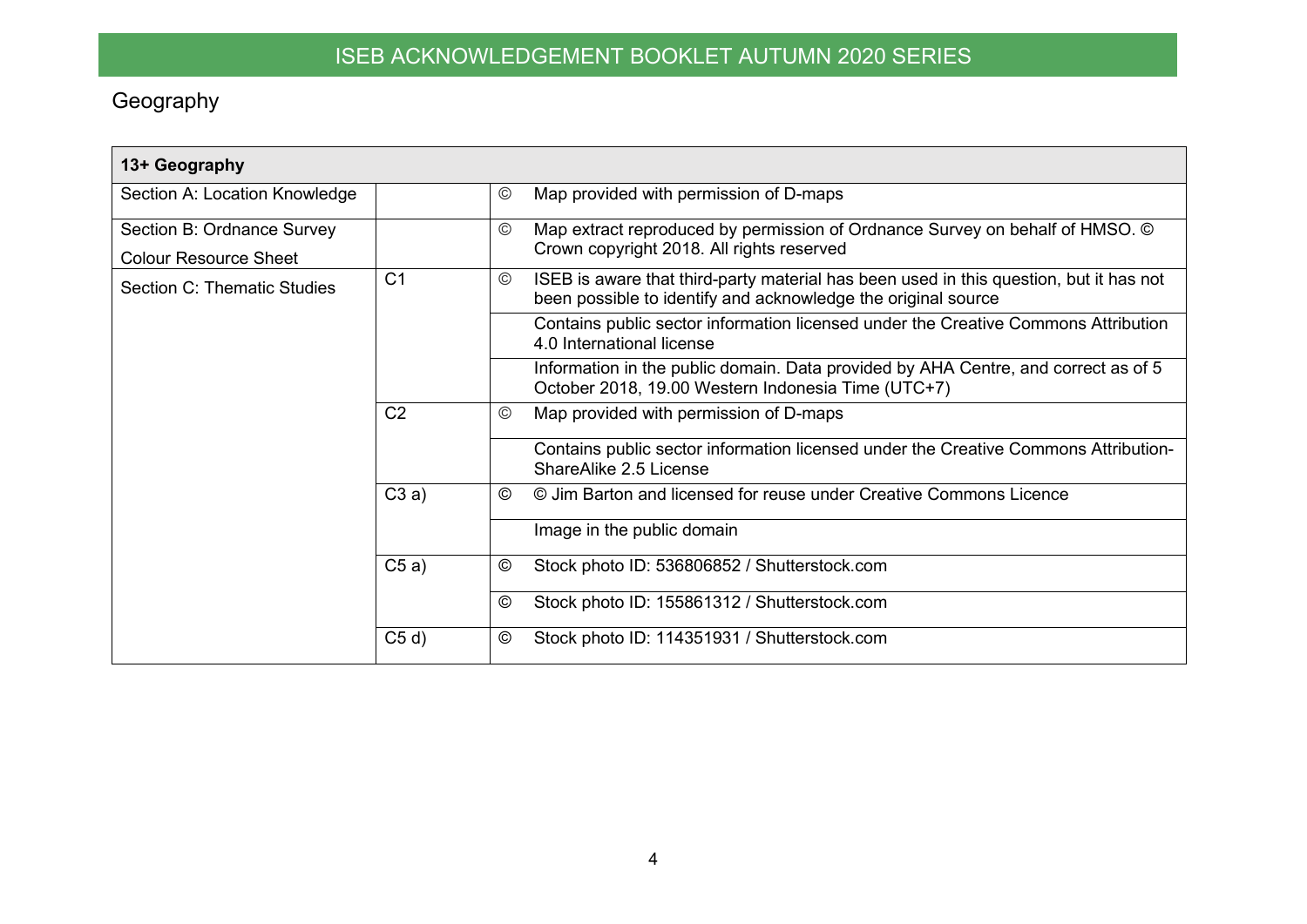History

<span id="page-4-0"></span>

| 13+ History                            |          |                                                                                                                                                |
|----------------------------------------|----------|------------------------------------------------------------------------------------------------------------------------------------------------|
| Medieval Realms:<br>1066-1485          | Source A | Extract from History Today, published 12 October 2016, reproduced with permission<br>©<br>of the publisher                                     |
|                                        | Source B | $^{\circledR}$<br>Image reproduced with kind permission of Look and Learn: History Picture Archive                                             |
|                                        | Source C | Adapted extract from The Ecclesiastical History of England and Normandy by<br>Orderic Vitalis, 1853                                            |
| Making of the UK<br>1485-1750          | Source A | Adapted extract from Reformation: Europe's House Divided, Diarmaid MacCulloch,<br>$^\copyright$<br>Penguin, 2014; copyright permission pending |
|                                        | Source B | Adapted extract from Sir Thomas Wyatt's message to the people of Kent, 1554                                                                    |
|                                        | Source C | $\circledcirc$<br>Thomas Wyatt Beheaded. Chronicle/Alamy Stock Photo                                                                           |
| <b>Britain and Empire</b><br>1750-1914 | Source A | $\circledcirc$<br>Adapted extract from Iron Tears, by Stanley Weintraub, Simon & Schuster, 2005;<br>copyright permission pending               |
|                                        | Source B | Adapted extract from George Hewes' account of the Boston Tea party, 1773                                                                       |
|                                        | Source C | Boston Tea Party. Alamy Stock Photo<br>$^\copyright$                                                                                           |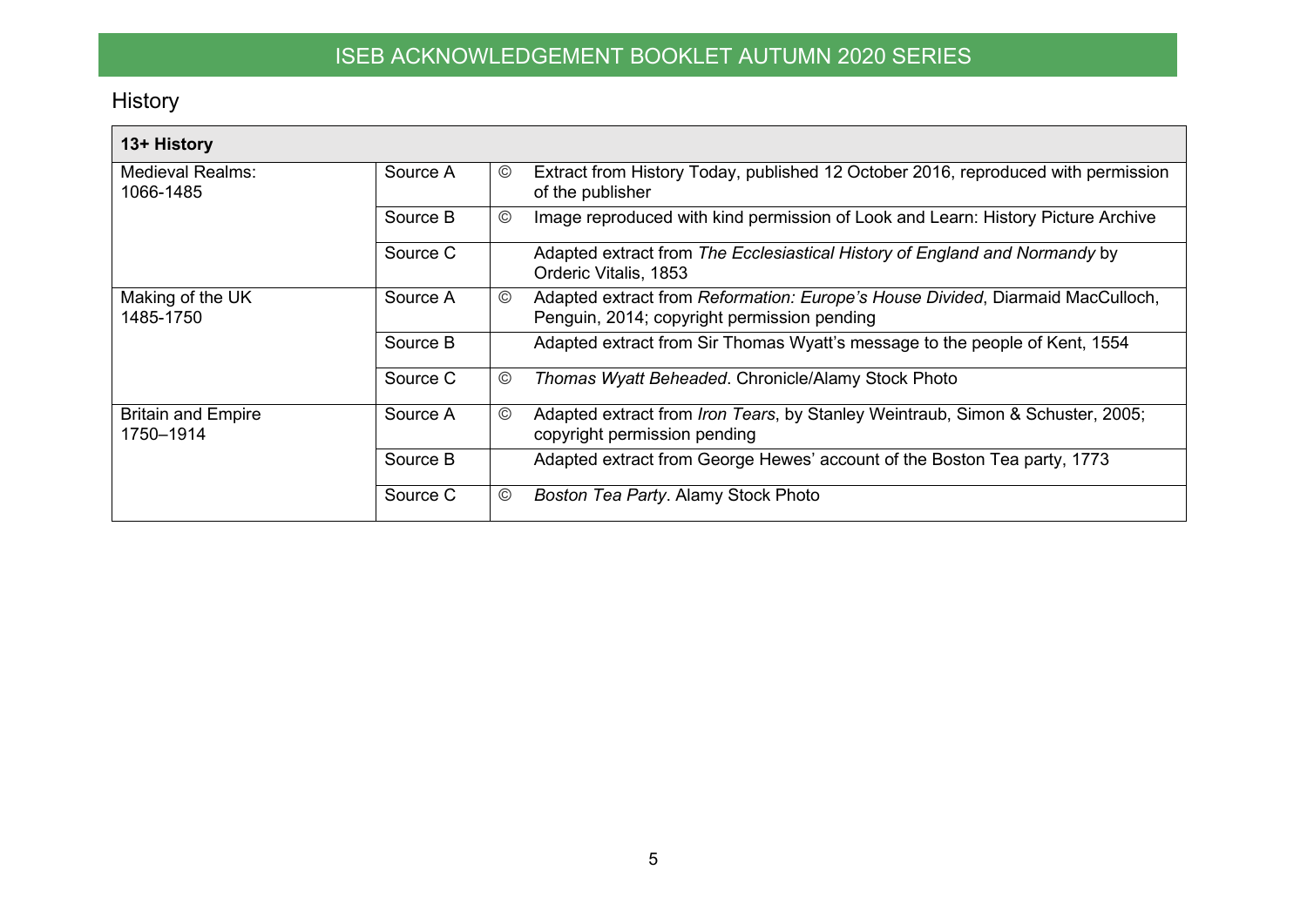#### **Mathematics**

| 13+ Mathematics Level 1 Calculator |                |                |                                                                                                                                              |  |  |  |  |
|------------------------------------|----------------|----------------|----------------------------------------------------------------------------------------------------------------------------------------------|--|--|--|--|
|                                    | Question 7 b)  | $_{\odot}$     | Stock photo ID: 125635571 / Shutterstock.com                                                                                                 |  |  |  |  |
|                                    | Question 11 a) | $\circledcirc$ | Stock photo ID: 536806852 / Shutterstock.com                                                                                                 |  |  |  |  |
|                                    | Question 15    | ©<br>©<br>©    | Stock photo ID: 515349283 / Shutterstock.com<br>Stock photo ID: 439433326 / Shutterstock.com<br>Stock photo ID: 102930101 / Shutterstock.com |  |  |  |  |

| 13+ Mathematics Level 1 Non-Calculator |             |         |                                              |  |  |  |  |
|----------------------------------------|-------------|---------|----------------------------------------------|--|--|--|--|
|                                        | Question 1  | $\odot$ | Stock photo ID: 156197999 / Shutterstock.com |  |  |  |  |
|                                        | Question 8  | $\odot$ | Stock photo ID: 669896827 / Shutterstock.com |  |  |  |  |
|                                        | Question 12 | $\odot$ | Stock photo ID: 131537876 / Shutterstock.com |  |  |  |  |

<span id="page-5-0"></span>

| 13+ Mathematics Level 2 and Level 3 Calculator |  |                                                             |
|------------------------------------------------|--|-------------------------------------------------------------|
|                                                |  | Question 13   © Stock photo ID: 19284172 / Shutterstock.com |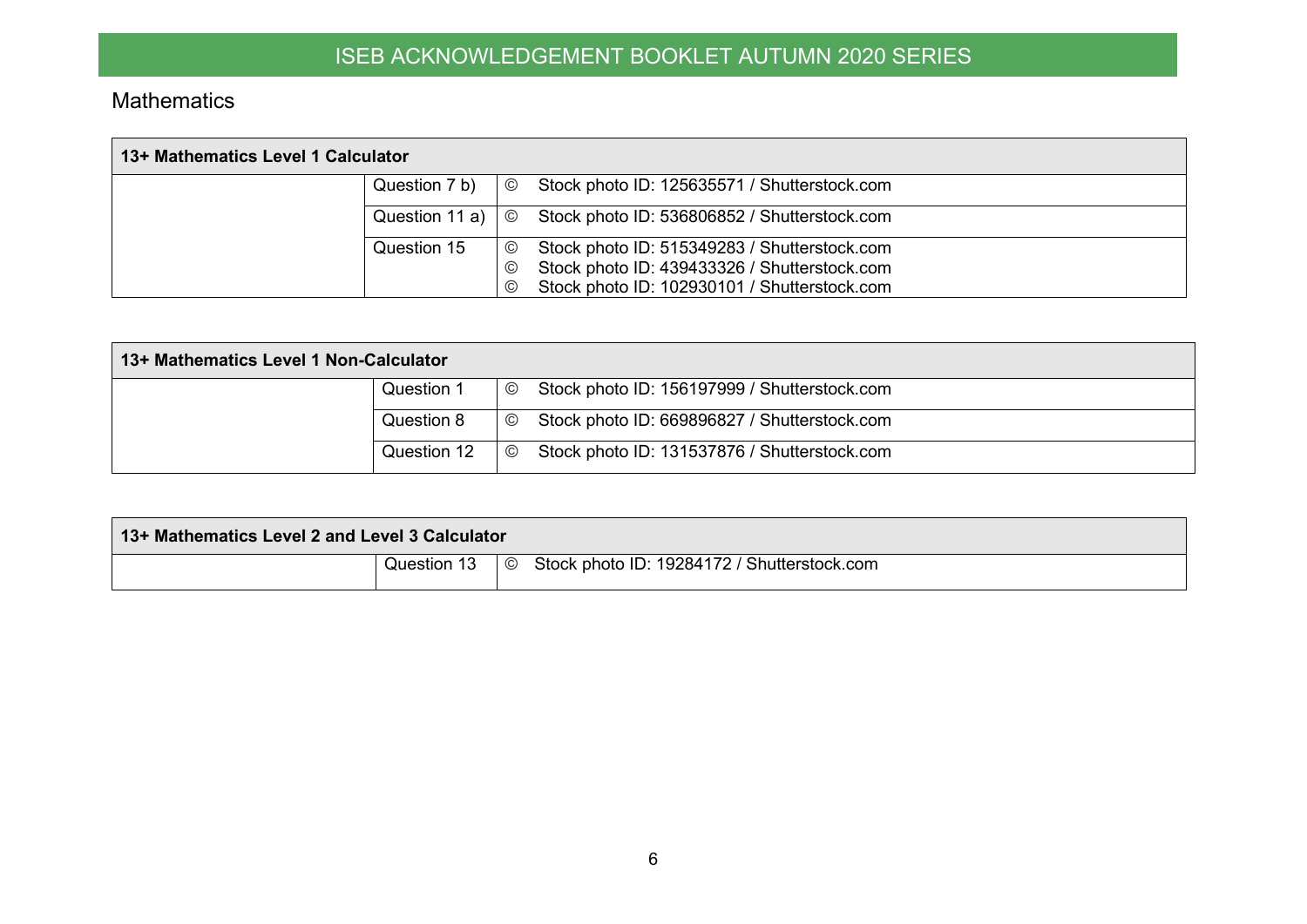## Modern Foreign Languages (French & Spanish)

<span id="page-6-0"></span>

| 13+ French                    |                     |         |                |                                               |
|-------------------------------|---------------------|---------|----------------|-----------------------------------------------|
| Level 1 Listening - Candidate | <b>Section One</b>  | example | $\circledcirc$ | Stock photo ID: 283270268 / Shutterstock.com  |
|                               |                     |         | $\odot$        | Stock photo ID: 289588868 / Shutterstock.com  |
|                               |                     |         | $\circledcirc$ | Stock photo ID: 290509427 / Shutterstock.com  |
|                               |                     |         | $^{\circledR}$ | Stock photo ID: 748317952 / Shutterstock.com  |
|                               |                     |         | $\odot$        | Stock photo ID: 743633200 / Shutterstock.com  |
|                               |                     |         | $\odot$        | Stock photo ID: 748318015 / Shutterstock.com  |
|                               |                     | 2       | $\circledcirc$ | Stock photo ID: 1030933468 / Shutterstock.com |
|                               |                     |         | $\odot$        | Stock photo ID: 1021610170 / Shutterstock.com |
|                               |                     |         | $\odot$        | Stock photo ID: 1030933471 / Shutterstock.com |
|                               |                     | 4       | $^{\circledR}$ | Stock photo ID: 1176868627 / Shutterstock.com |
|                               |                     |         | $\circledcirc$ | Stock photo ID: 671156590 / Shutterstock.com  |
|                               |                     |         | $\circledcirc$ | Stock photo ID: 675291778 / Shutterstock.com  |
|                               |                     | 5       | $\circledcirc$ | Stock photo ID: 37408957 / Shutterstock.com   |
|                               |                     |         | $\odot$        | Stock photo ID: 98609186 / Shutterstock.com   |
|                               |                     |         | $\odot$        | Stock photo ID: 184542791 / Shutterstock.com  |
|                               | <b>Section Two</b>  |         | $\odot$        | Stock photo ID: 670819201 / Shutterstock.com  |
|                               |                     |         | $\circledcirc$ | Stock photo ID: 533798290 / Shutterstock.com  |
|                               |                     |         | $\odot$        | Stock photo ID: 685197685 / Shutterstock.com  |
|                               |                     |         | $\odot$        | Stock photo ID: 187577138 / Shutterstock.com  |
|                               |                     |         | $\odot$        | Stock photo ID: 551668426 / Shutterstock.com  |
|                               |                     |         | $\odot$        | Stock photo ID: 797400262 / Shutterstock.com  |
|                               |                     |         | $\odot$        | Stock photo ID: 445923679 / Shutterstock.com  |
|                               |                     |         | $\circledcirc$ | Stock photo ID: 512809891 / Shutterstock.com  |
|                               | <b>Section Five</b> |         | $\odot$        | Stock photo ID: 1198296670 / Shutterstock.com |
|                               |                     |         |                |                                               |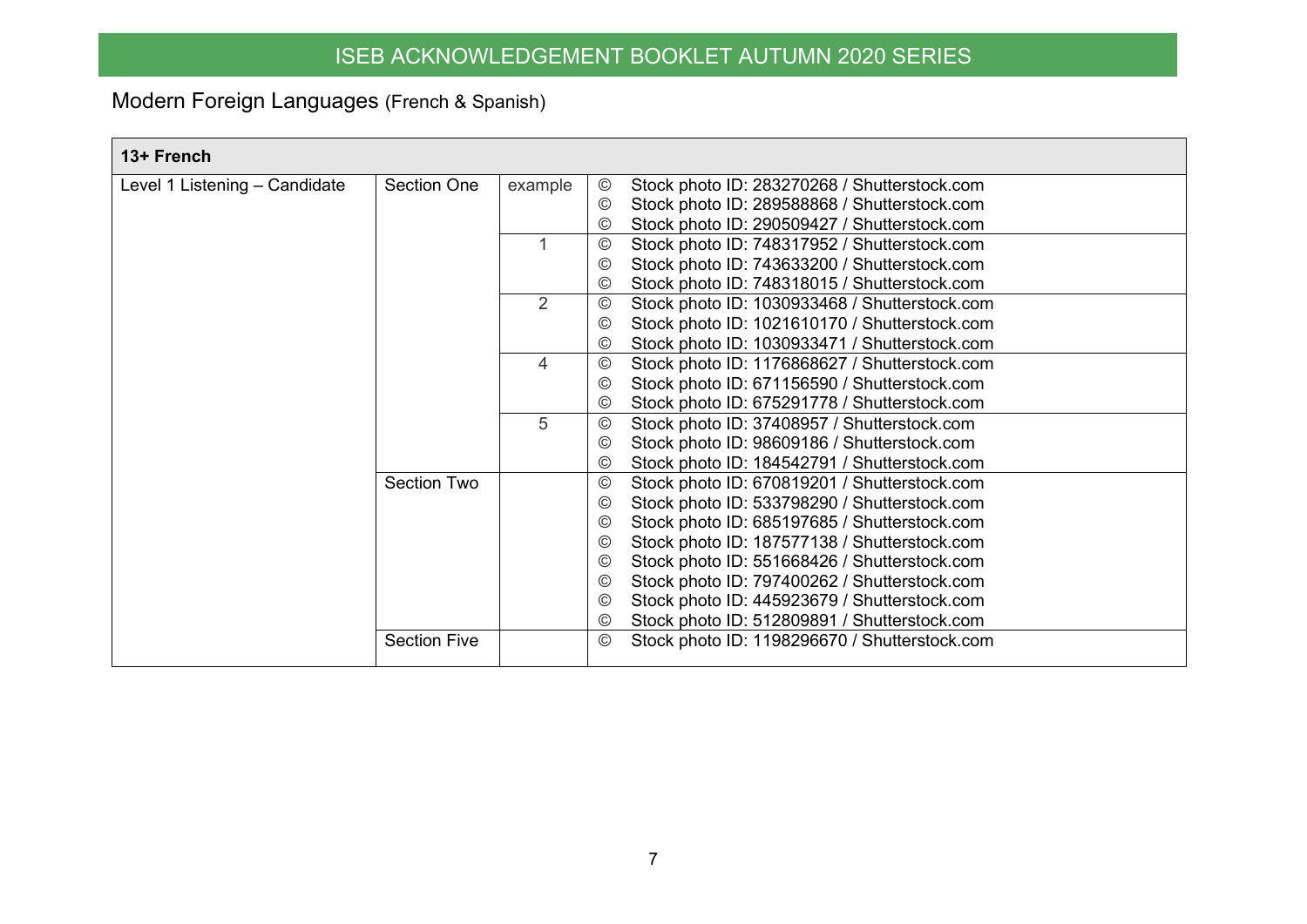| 13+ French (continued) |                      |                |                 |                                               |
|------------------------|----------------------|----------------|-----------------|-----------------------------------------------|
| Level 1 Reading        | <b>Section One</b>   | example        | $\circledcirc$  | Stock photo ID: 501396418 / Shutterstock.com  |
|                        |                      |                | $^{\circledR}$  | Stock photo ID: 229398463 / Shutterstock.com  |
|                        |                      |                | $\circledcirc$  | Stock photo ID: 1249939390 / Shutterstock.com |
|                        |                      |                | $\circledcirc$  | Stock photo ID: 483545872 / Shutterstock.com  |
|                        |                      |                |                 | Stock photo ID: 290509427 / Shutterstock.com  |
|                        |                      |                |                 | Stock photo ID: 483559795 / Shutterstock.com  |
|                        |                      | $\overline{2}$ | $^\copyright$   | Stock photo ID: 1194095941 / Shutterstock.com |
|                        |                      |                | $\circledcirc$  | Stock photo ID: 1194095914 / Shutterstock.com |
|                        |                      |                | $\circledcirc$  | Stock photo ID: 1194095899 / Shutterstock.com |
|                        |                      | 3              | $^\copyright$   | Stock photo ID: 1137843824 / Shutterstock.com |
|                        |                      |                | ©               | Stock photo ID: 737042074 / Shutterstock.com  |
|                        |                      |                | $\circledcirc$  | Stock photo ID: 1297029349 / Shutterstock.com |
|                        |                      | 4              | $^{\circledR}$  | Stock photo ID: 1059183752 / Shutterstock.com |
|                        |                      |                | ©               | Stock photo ID: 1301666104 / Shutterstock.com |
|                        |                      |                | $^{\circledR}$  | Stock photo ID: 699474793 / Shutterstock.com  |
|                        |                      | 5              | $^{\circledR}$  | Stock photo ID: 188460401 / Shutterstock.com  |
|                        |                      |                | $\circledcirc$  | Stock photo ID: 720063202 / Shutterstock.com  |
|                        |                      |                | $\circledcirc$  | Stock photo ID: 1030000759 / Shutterstock.com |
| Level 1 Writing        | <b>Section One</b>   |                | $^{\circledR}$  | Stock photo ID: 767898916 / Shutterstock.com  |
|                        |                      |                | $^\copyright$   | Stock photo ID: 715028275 / Shutterstock.com  |
|                        |                      |                | $\circledcirc$  | Stock photo ID: 323627033 / Shutterstock.com  |
|                        |                      |                | ©               | Stock photo ID: 548848321 / Shutterstock.com  |
|                        |                      |                | ©               | Stock photo ID: 1042111432 / Shutterstock.com |
|                        |                      |                | $^{\circledR}$  | Stock photo ID: 354356012 / Shutterstock.com  |
|                        |                      |                | $^\copyright$   | Stock photo ID: 1057397864 / Shutterstock.com |
|                        |                      |                | $\circledcirc$  | Stock photo ID: 146238062 / Shutterstock.com  |
|                        |                      |                | $\circledcirc$  | Stock photo ID: 486274027 / Shutterstock.com  |
|                        |                      |                | $\circledcirc$  | Stock photo ID: 322607552 / Shutterstock.com  |
|                        | <b>Section Three</b> |                | $_{\mathbb{C}}$ | Stock photo ID: 1042255507 / Shutterstock.com |
|                        |                      |                | ©               | Stock photo ID: 531229633 / Shutterstock.com  |
|                        |                      |                | ©               | Stock photo ID: 723863998 / Shutterstock.com  |
|                        |                      |                | ©               | Stock photo ID: 1211121769 / Shutterstock.com |
|                        |                      |                | $^\copyright$   | Stock photo ID: 1089094067 / Shutterstock.com |
|                        |                      |                | ◎               | Stock photo ID: 621587351 / Shutterstock.com  |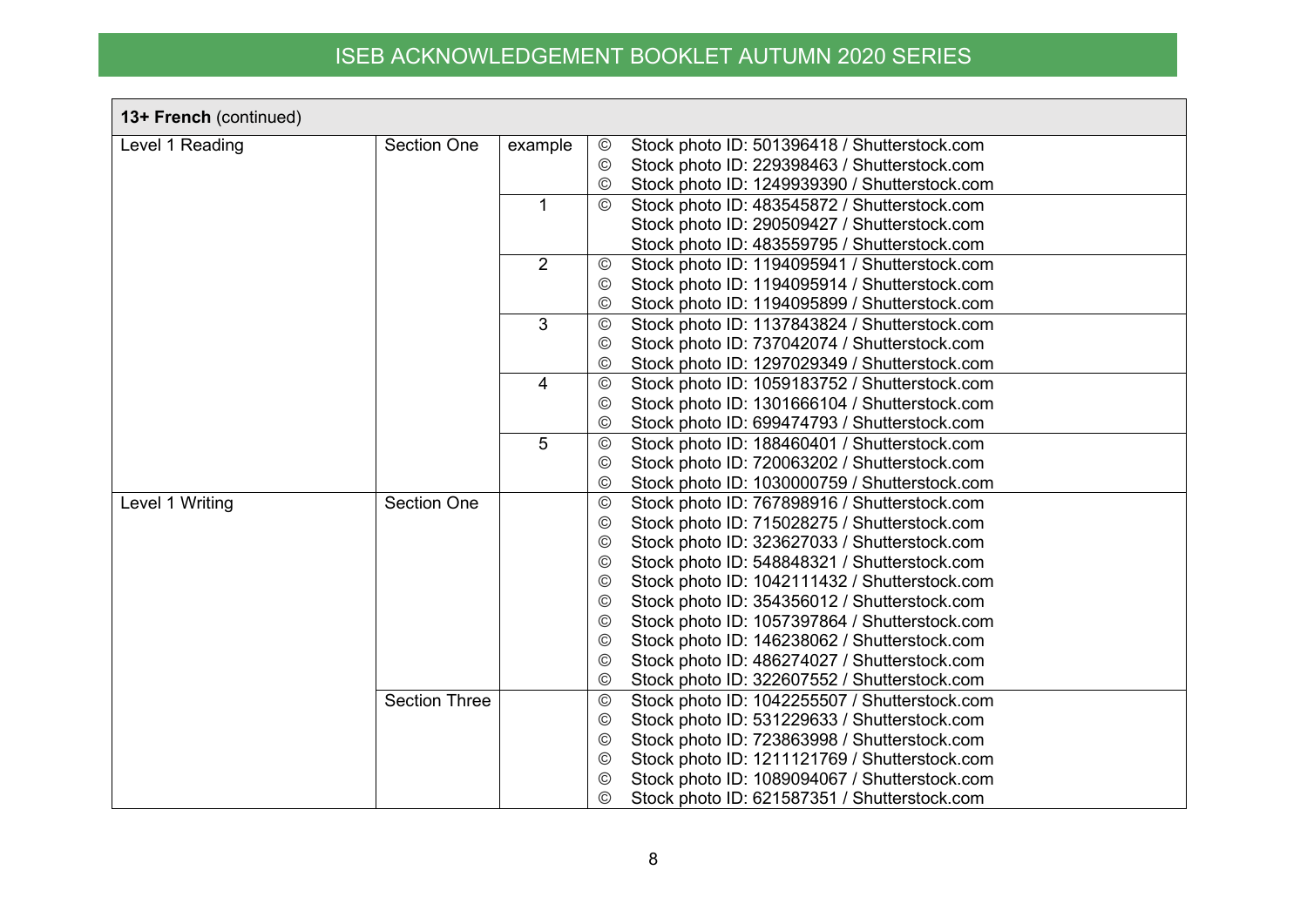| 13+ French (continued)        |                     |                |                                                                 |
|-------------------------------|---------------------|----------------|-----------------------------------------------------------------|
| Level 2 Listening - Candidate | <b>Section One</b>  |                | Stock photo ID: 1076495861 / Shutterstock.com<br>©              |
|                               |                     |                | Stock photo ID: 519996520 / Shutterstock.com<br>©               |
|                               |                     |                | Stock photo ID: 1014414790 / Shutterstock.com<br>$\circledcirc$ |
|                               |                     | $\overline{2}$ | Stock photo ID: 670354324 / Shutterstock.com<br>$^{\circledR}$  |
|                               |                     |                | Stock photo ID: 567219325 / Shutterstock.com<br>$\circledcirc$  |
|                               |                     |                | Stock photo ID: 776385019 / Shutterstock.com<br>$\circledcirc$  |
|                               |                     | 3              | Stock photo ID: 413920438 / Shutterstock.com<br>◎               |
|                               |                     |                | Stock photo ID: 193611890 / Shutterstock.com<br>$\circledcirc$  |
|                               |                     |                | Stock photo ID: 659747449 / Shutterstock.com<br>©               |
|                               |                     | 4              | Stock photo ID: 621587351 / Shutterstock.com<br>$\circledcirc$  |
|                               |                     |                | Stock photo ID: 89377594 / Shutterstock.com<br>©                |
|                               |                     |                | Stock photo ID: 544352764 / Shutterstock.com<br>$\circledcirc$  |
|                               |                     | 5              | Stock photo ID: 1139839919 / Shutterstock.com<br>◎              |
|                               |                     |                | Stock photo ID: 665762053 / Shutterstock.com<br>©               |
|                               |                     |                | Stock photo ID: 519731254 / Shutterstock.com<br>$\circledcirc$  |
|                               | <b>Section Two</b>  |                | Stock photo ID: 1261209235 / Shutterstock.com<br>$\circledcirc$ |
|                               |                     |                | Stock photo ID: 363512132 / Shutterstock.com<br>©               |
|                               |                     |                | Stock photo ID: 743001154 / Shutterstock.com<br>$\circledcirc$  |
|                               |                     |                | Stock photo ID: 321482222 / Shutterstock.com<br>$\circledcirc$  |
|                               |                     |                | Stock photo ID: 1054204748 / Shutterstock.com<br>$\circledcirc$ |
|                               |                     |                | Stock photo ID: 187577138 / Shutterstock.com<br>©               |
|                               |                     |                | Stock photo ID: 184284404 / Shutterstock.com<br>©               |
|                               |                     |                | Stock photo ID: 519996520 / Shutterstock.com<br>$\circledcirc$  |
| Level 2 Reading               | <b>Section Five</b> |                | Stock photo ID: 423716683 / Shutterstock.com<br>$\circledcirc$  |
|                               |                     |                |                                                                 |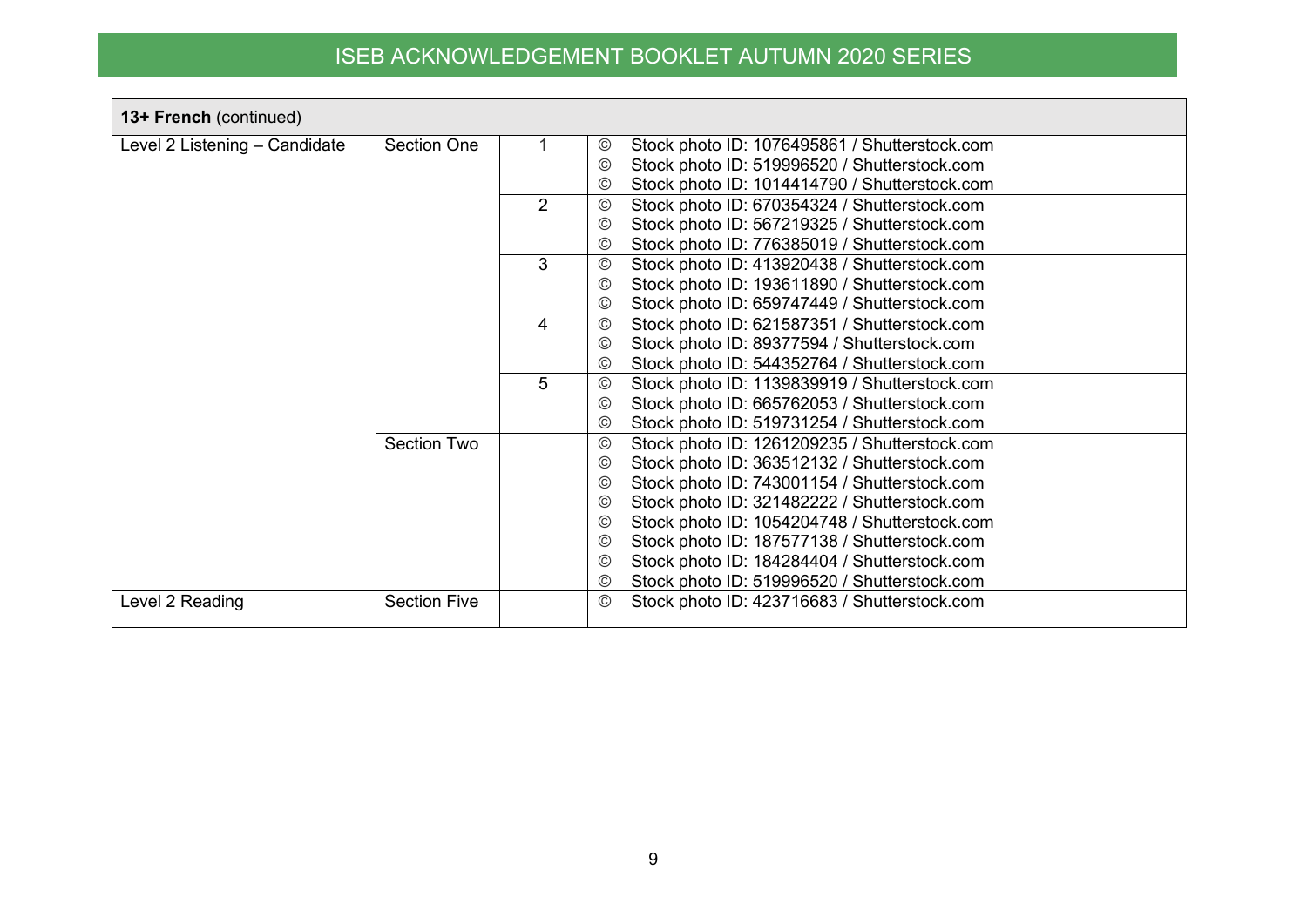| 13+ Spanish                   |                     |                |                 |                                               |
|-------------------------------|---------------------|----------------|-----------------|-----------------------------------------------|
| Level 1 Listening - Candidate | <b>Section Two</b>  |                | ©               | Stock photo ID: 238683511 / Shutterstock.com  |
|                               |                     |                | $\circledcirc$  | Stock photo ID: 1105760885 / Shutterstock.com |
|                               |                     |                | ©               | Stock photo ID: 618732293 / Shutterstock.com  |
|                               |                     |                | ©               | Stock photo ID: 563030956 / Shutterstock.com  |
|                               |                     |                | $\circledcirc$  | Stock photo ID: 309008993 / Shutterstock.com  |
|                               |                     |                | $_{\odot}$      | Stock photo ID: 135200882 / Shutterstock.com  |
| Level 1 Reading               | Section Two         | A              | $^{\circledR}$  | Stock photo ID: 389289475 / Shutterstock.com  |
|                               |                     | B              | $^\copyright$   | Stock photo ID: 575528746 / Shutterstock.com  |
|                               |                     | C              | ©               | Stock photo ID: 521053675 / Shutterstock.com  |
|                               |                     | D              | ©               | Stock photo ID: 1476512156 / Shutterstock.com |
|                               |                     | E              | $\circledcirc$  | Stock photo ID: 653896912 / Shutterstock.com  |
|                               |                     | F              | $\circledcirc$  | Stock photo ID: 1014414790 / Shutterstock.com |
|                               |                     | G              | $^{\circ}$      | Stock photo ID: 327966476 / Shutterstock.com  |
|                               |                     | Н              | $^{\circ}$      | Stock photo ID: 530736490 / Shutterstock.com  |
|                               | <b>Section Five</b> |                | $\odot$         | Stock photo ID: 735306226 / Shutterstock.com  |
|                               |                     |                | ©               | Stock photo ID: 506179456 / Shutterstock.com  |
| Level 1 Writing               | <b>Section Two</b>  | example        | $^{\circledR}$  | Stock photo ID: 735361948 / Shutterstock.com  |
|                               |                     |                | ©               | Stock photo ID: 570696658 / Shutterstock.com  |
|                               |                     | $\overline{2}$ | ©               | Stock photo ID: 528760315 / Shutterstock.com  |
|                               |                     | 3              | $^\copyright$   | Stock photo ID: 599972642 / Shutterstock.com  |
|                               |                     |                | $^{\circ}$      | Stock photo ID: 424321171 / Shutterstock.com  |
|                               |                     | 5              | $^{\circ}$      | Stock photo ID: 670307737 / Shutterstock.com  |
| Level 2 Listening             | <b>Section One</b>  |                | $\odot$         | Stock photo ID: 363694160 / Shutterstock.com  |
|                               |                     |                | $\circledcirc$  | Stock photo ID: 375790855 / Shutterstock.com  |
|                               |                     |                | ©               | Stock photo ID: 701307613 / Shutterstock.com  |
|                               |                     |                | $\circledcirc$  | Stock photo ID: 767855245 / Shutterstock.com  |
|                               |                     |                | $\circledcirc$  | Stock photo ID: 249003934 / Shutterstock.com  |
|                               |                     |                | $^{\circledR}$  | Stock photo ID: 157385096 / Shutterstock.com  |
|                               |                     |                | $_{\mathbb{C}}$ | Stock photo ID: 1169206975 / Shutterstock.com |
|                               |                     |                | ©               | Stock photo ID: 204835342 / Shutterstock.com  |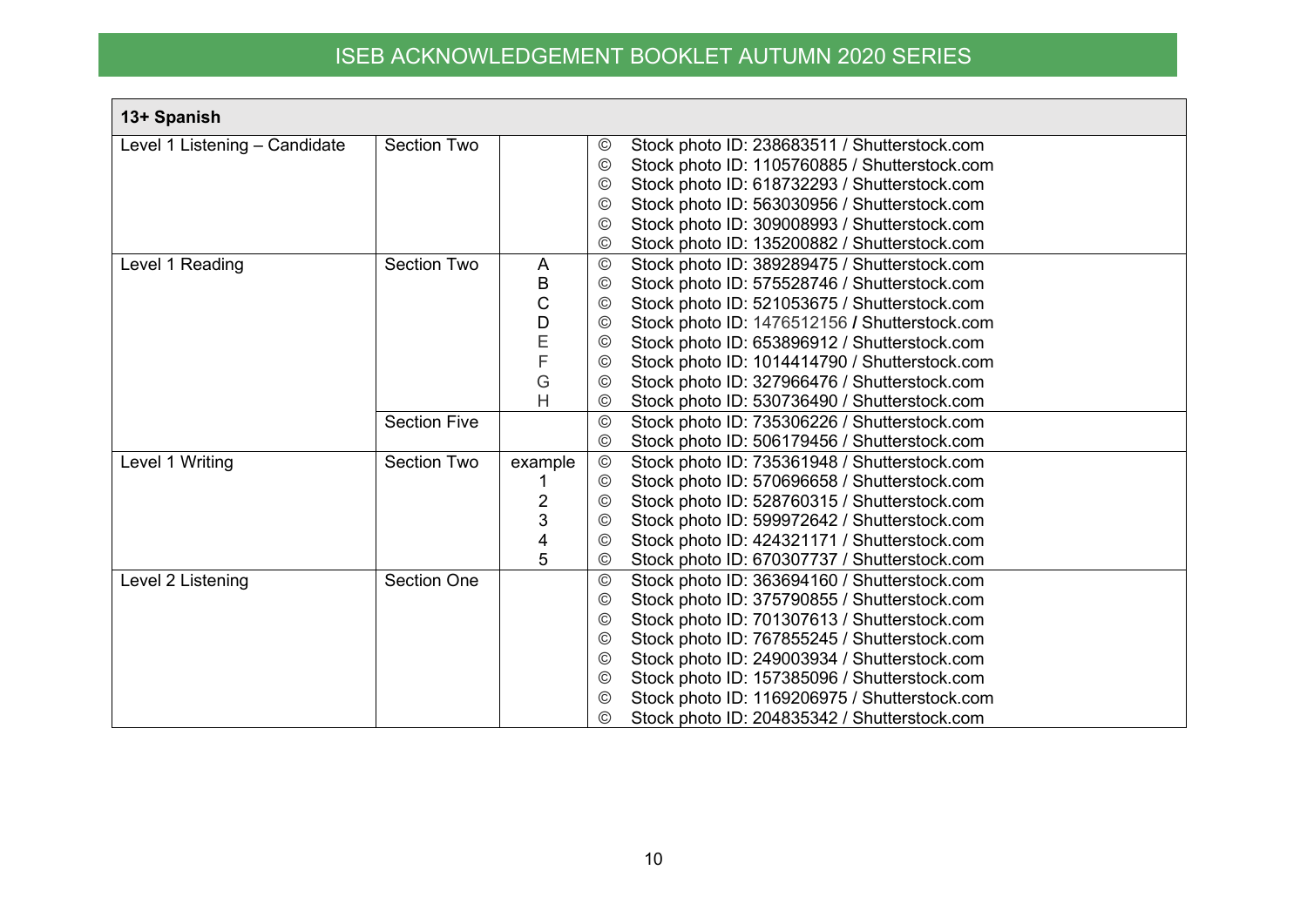| 13+ Spanish (continued) |                     |                                                                                                                                                                                                                                                                                                                                                                                                                                                                                                                                               |  |  |  |
|-------------------------|---------------------|-----------------------------------------------------------------------------------------------------------------------------------------------------------------------------------------------------------------------------------------------------------------------------------------------------------------------------------------------------------------------------------------------------------------------------------------------------------------------------------------------------------------------------------------------|--|--|--|
| Level 2 Reading         | Section One         | Stock photo ID: 232120762 / Shutterstock.com<br>$_{\mathbb{C}}$<br>Stock photo ID: 492872551/ Shutterstock.com<br>$\circledcirc$<br>Stock photo ID: 755763799 / Shutterstock.com<br>$\circledcirc$<br>Stock photo ID: 634930130 / Shutterstock.com<br>$^{\copyright}$<br>Stock photo ID: 137898404 / Shutterstock.com<br>$^{\circ}$<br>Stock photo ID: 1076831552 / Shutterstock.com<br>$\circledcirc$<br>Stock photo ID: 538621060 / Shutterstock.com<br>$^{\copyright}$<br>Stock photo ID: 1134733142 / Shutterstock.com<br>$_{\mathbb{C}}$ |  |  |  |
|                         | <b>Section Four</b> | Stock photo ID: 1077633461 / Shutterstock.com<br>$\circledcirc$                                                                                                                                                                                                                                                                                                                                                                                                                                                                               |  |  |  |
|                         | <b>Section Five</b> | Stock photo ID: 1060128320 / Shutterstock.com<br>©                                                                                                                                                                                                                                                                                                                                                                                                                                                                                            |  |  |  |
| Level 2 Writing         | Section One         | Stock photo ID: 59930443 / Shutterstock.com<br>$_{\mathbb{C}}$<br>Stock photo ID: 273424619 / Shutterstock.com<br>$\circledcirc$<br>Stock photo ID: 379214593 / Shutterstock.com<br>$^{\copyright}$<br>Stock photo ID: 119016196 / Shutterstock.com<br>$^{\copyright}$<br>Stock photo ID: 1259548039 / Shutterstock.com<br>©                                                                                                                                                                                                                  |  |  |  |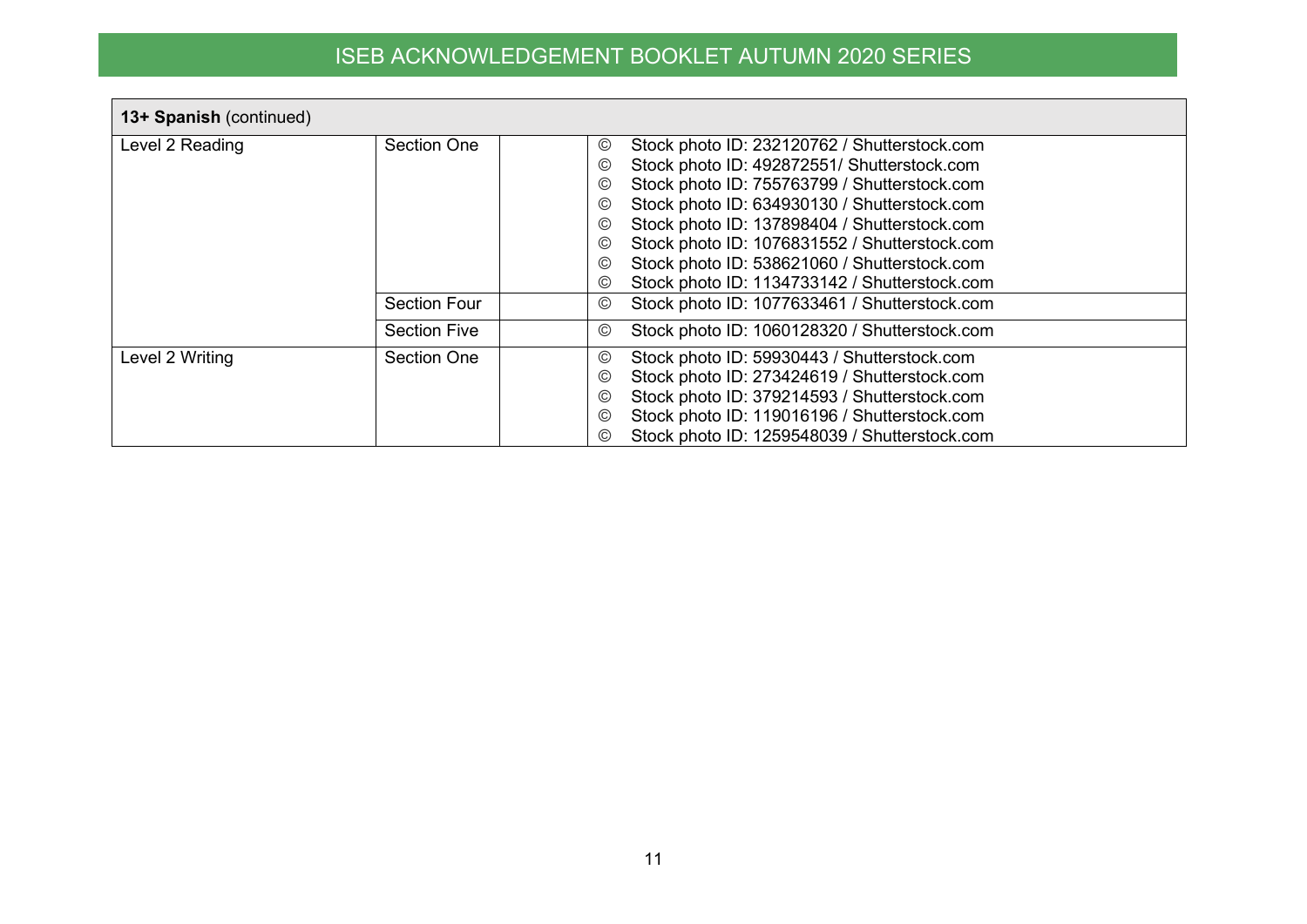## Science

| 11+ Science |             |                 |                                               |
|-------------|-------------|-----------------|-----------------------------------------------|
| 11+ Science | Question 2  | $_{\mathbb{O}}$ | Stock photo ID: 508840816 / Shutterstock.com  |
|             |             | ©               | Stock photo ID: 582310831 / Shutterstock.com  |
|             |             | ◎               | Stock photo ID: 609374969 / Shutterstock.com  |
|             | Question 3  | $\circled{c}$   | Stock photo ID: 284441417 / Shutterstock.com  |
|             | Question 4  | ©               | Stock photo ID: 1086143246 / Shutterstock.com |
|             | Question 5  | ©               | Stock photo ID: 1029675991 / Shutterstock.com |
|             | Question 7  | ©               | Stock photo ID: 1111740146 / Shutterstock.com |
|             | Question 10 | ◎               | Stock photo ID: 746786869 / Shutterstock.com  |

<span id="page-11-0"></span>

| 13+ Science |              |                |                                                                                                                                                         |
|-------------|--------------|----------------|---------------------------------------------------------------------------------------------------------------------------------------------------------|
| Level 1     | Question 1 c | $^{\circledR}$ | Stock photo ID: 1095295985 / Shutterstock.com                                                                                                           |
|             | Question 2   | ©              | Stock photo ID: 278471318 / Shutterstock.com                                                                                                            |
|             | Question 3   | $\circledcirc$ | Stock photo ID: 150601187 / Shutterstock.com                                                                                                            |
|             | Question 4   | $\odot$        | Stock photo ID: 1130884163 / Shutterstock.com                                                                                                           |
|             | Question 6   | $\odot$        | ISEB is aware that third-party material has been used in this question, but it has not<br>been possible to identify and acknowledge the original source |
|             | Question 7   | $\circled{c}$  | Stock photo ID: 125266631 / Shutterstock.com                                                                                                            |
|             | Question 8   | $\circled{c}$  | Stock photo ID: 270719477 / Shutterstock.com<br>Stock photo ID: 587168414 / Shutterstock.com                                                            |